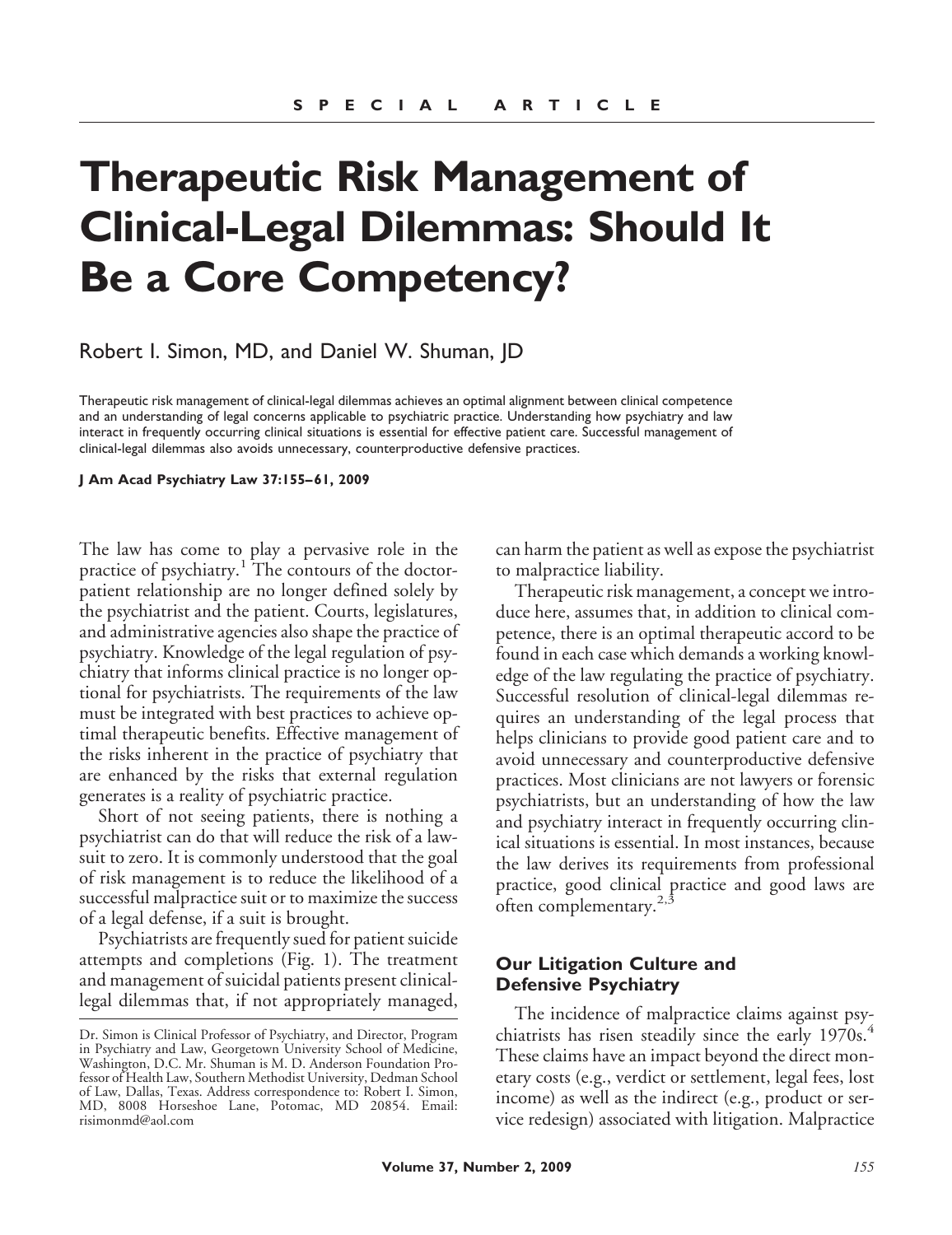

**Figure 1.** This information is provided courtesy of Professional Risk Management Services, Inc.

suits also have a profound mental and emotional impact on physicians' personal and professional lives.<sup>5</sup>

In one study, researchers compared physicians who had been sued with physicians who had not. The physicians who had been sued reported that they were significantly more likely to stop seeing certain patients, consider an early retirement, and discourage their children from entering a medical career. Patient suicides are among the most traumatic events in a psychiatrist's professional life.<sup>6</sup> Unfortunately, the current climate of litigation encourages defensive practices that may neither protect the psychiatrist nor benefit the patient.

Defensive practices can be categorized as pre-emptive or avoidant and subclassified as appropriate or inappropriate. Because a malpractice suit may follow an attempted or completed suicide, the psychiatrist may utilize defensive practices that interfere with adequate treatment of patients at risk of suicide. For example, hospitalizing a patient at moderate risk of suicide, who can be treated as an outpatient, would be an inappropriate, pre-emptive defensive reaction. In fact, many patients assessed at moderate risk of suicide are treated as outpatients (Ref. 7, p 153).

Inappropriate avoidant defensive practices may cause the clinician to forgo necessary treatments or procedures. An example is failing to treat a chronically suicidal schizophrenic patient with clozapine, shown to reduce suicide attempts in schizophrenic patients, for fear of a malpractice suit if agranulocytosis develops. It is a potentially lethal side effect that occurs in less than one percent of patients.<sup>8,9</sup> Instead of avoidant defensive practices, good clinical care is the best risk management. Good clinical care requires that the clinician obtain the patient's or substitute decision-maker's informed consent for the drug and then carefully monitor the patient.

An example of an appropriate defensive measure that benefits both the psychiatrist and the patient is careful documentation of suicide risk assessments. In the event of a claim, it is an important risk management tool to prove that suicide risk assessments were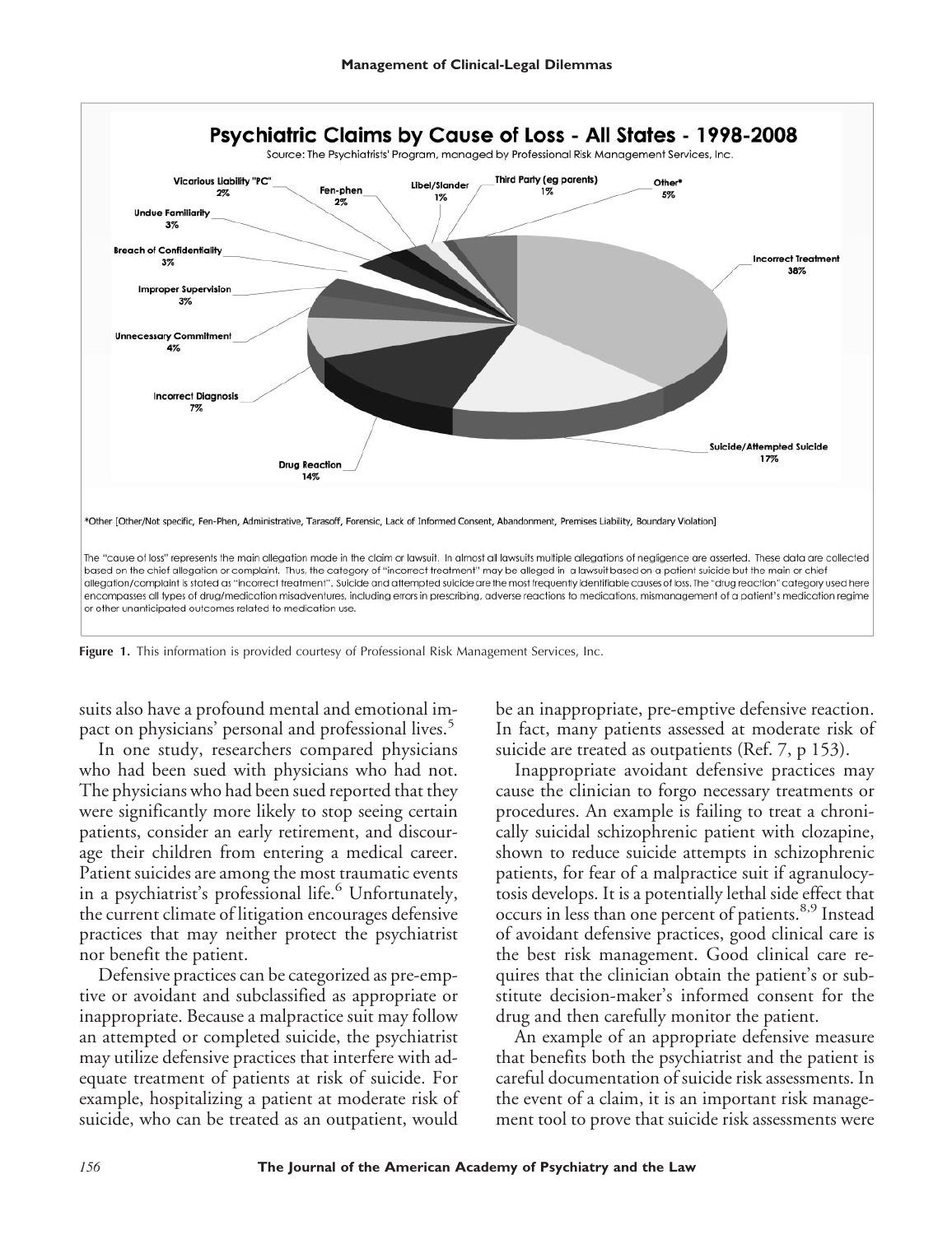competently performed. Most appropriate avoidance risk management practices are inseparable from good clinical care.

When defensive practices direct rather than support clinical decision-making, the outcome can be harmful to patient care, to the doctor-patient relationship, and to the professional integrity of the practitioner. For example, psychiatric residents often display a paralytic fear of lawyers and lawsuits that impairs their clinical decision-making. Paradoxically, inappropriate defensive practices, often the result of clinical-legal understandings gone awry, can invite a lawsuit. The goal of therapeutic risk management is to address clinical-legal dilemmas effectively, while maintaining the integrity of the patient's treatment.

# **The Suicidal Patient: A Paradigm for Therapeutic Risk Management**

It is a clinical axiom that there are two kinds of psychiatrists: those who have had patients complete suicide and those who will. Most psychiatrists in clinical practice currently treat one or more patients at risk of suicide. Patient suicides are an unavoidable occupational hazard of psychiatric practice. Suicide and suicide attempts are the most frequent causes of loss in psychiatric malpractice cases. The treatment of suicidal patients often challenges the clinician with thorny clinical-legal dilemmas.

Suicide risk assessment is a core competency that a psychiatrist must possess, informing the treatment and management of all patients.<sup>10</sup> A core competency is defined as: ". . . those skills and abilities that are central to, or 'at the core' of, a given field" (Ref. 10, p 1). In patients at risk of suicide, the standard of care requires that the psychiatrist perform reasonable suicide risk assessments.<sup>11,12</sup> Yet reviews of hospital and outpatient psychiatric records rarely show adequate documentation of suicide risk assessments, raising questions of whether such assessments were performed (Ref. 7, p 39).

Therapeutic risk management affirms the clinician's role in the treatment of the suicidal patient (Table 1). It requires a working knowledge of the legal regulation of psychiatry to inform appropriate clinical management of legal concerns that frequently arise regarding suicidal patients in crisis. For example, clinical-legal matters often involve confidentiality; informed consent; freedom of movement (least-restrictive alternative); involuntary treatment

| <b>Table 1</b> Therapeutic Risk Management of Suicidal |
|--------------------------------------------------------|
| Patients: Objectives                                   |

(medication, hospitalization); and electroconvulsive therapy (ECT).

Therapeutic risk management is an essential part of good clinical care. It supports the patient's treatment and the therapeutic alliance. The pervasive ethic is beneficence and, "First do no harm." Therapeutic risk management avoids defensive practices of dubious benefit that, paradoxically, can invite a malpractice suit. Moreover, an unduly defensive mindset can distract the clinician from providing good patient care.<sup>13</sup>

The following cases are an amalgam of disguised, litigated, and clinical cases.

### *Case Example*

An accountant with severe depression, persistent suicidal ideation, and a plan to jump from a nearby bridge is admitted to a psychiatric unit. The patient's depression is resistant to medication. A psychiatric consultation is obtained in which the consultant recommends ECT. The patient possesses the mental capacity to consent. The psychiatrist, however, is concerned about being sued, especially if memory impairment occurs. He decides to obtain permission for ECT from the family. The patient pleads for ECT, "I can't take the pain much longer." The ECT is delayed because of the family's ambivalence about the treatment. The patient attempts suicide by hanging. He is rescued by the inpatient staff and survives, but with resulting severe brain damage. On behalf of the patient, the patient's family files a lawsuit against the psychiatrist and the hospital for "negligent treatment."

#### *Case Commentary*

The case demonstrates how deviant defensive practices can interfere with the treatment of an acutely suicidal patient, resulting in a suicide attempt. There is no authority that equates severe depression with incompetence in all cases or prohibits a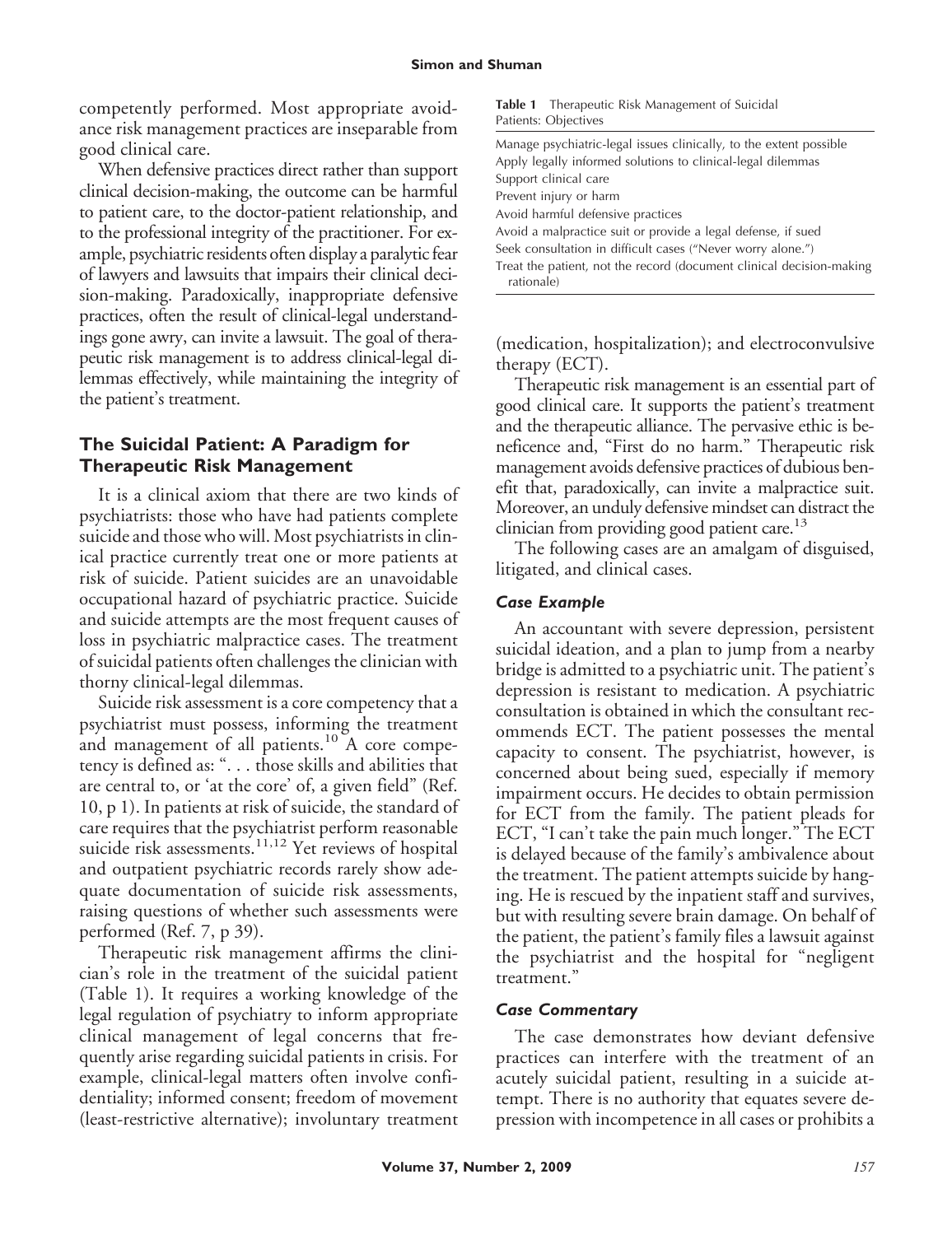patient with severe depression from consenting to the administration of ECT. In this case, consent of family members of a competent patient was not required for ECT. Moreover, lawsuits involving ECT are relatively rare (Ref. 7, p 142). No increase in malpractice insurance premium is attached to performing ECT. A psychiatrist may be sued for not providing timely ECT for a severely depressed patient at high risk of suicide, in whom mainstay treatments have failed (Ref. 7, p 20).

# **Therapeutic Risk Management: Maintaining the Focus of Attention on Patient Care**

The legal system provides a means (through the negligence lawsuit) for imposing liability based on an assessment of the reasonableness of a person's actions judged prospectively. Justice Benjamin Cardozo, the author of *Palsgraf v. Long Island R.R.*, 162 N.E. 99 (NY 1928), a seminal decision in the law of torts, articulated the relationship ascribed between risk and duties we owe to others:

The risk reasonably to be perceived defines the duty to be obeyed, and risk imports relation; it is risk to another or to others within the range of apprehension. The range of reasonable apprehension is at times a question for the court, and at times, if varying inferences are possible, a question for the jury [Ref.  $14$ ,  $p 100$ ].

Risk management attempts to provide guidance through measures that potentially diminish loss. Risk management for the suicidal patient addresses the potential harms arising from a mental disorder as well as from treatment interventions or omissions.

In therapeutic risk management, the focus is on the suicidal patient. It is a part of the clinical process that supports good patient care. In malpractice risk management, the focus is primarily on the psychiatrist, though not purposefully to the detriment of the patient. For example, liability-based risk management principles, derived from lessons learned in studying malpractice claims and litigation, provide important practical pointers, often best practices, for managing liability risk in the treatment of suicidal patients (Table 2).

There is a case-specific dynamic tension between a psychiatrist's focus on therapy and malpractice, as illustrated in all the case examples. The clinician must determine where the appropriate focus should be at any given time and in any clinical circumstance. Both foci are necessary to inform risk management.

|                           | <b>Table 2</b> Categories of Claims: Suicide Attempts or |  |
|---------------------------|----------------------------------------------------------|--|
| <b>Completed Suicides</b> |                                                          |  |

| Failure to provide proper assessment and management in high<br>volume patient settings                                       |
|------------------------------------------------------------------------------------------------------------------------------|
| Failure to construct a comprehensive treatment plan                                                                          |
| Failure to perform comprehensive suicide risk assessments                                                                    |
| Failure to document suicide risk assessments                                                                                 |
| Failure to obtain past treatment records                                                                                     |
| Failure to hospitalize                                                                                                       |
| Failure to make a rational diagnosis on the basis of the history and<br>evaluation                                           |
| Published, with permission, from Risk Management Issues in<br>Psychiatric Practice. Component Workshop. American Psychiatric |

Association 155th Annual Meeting, Philadelphia, PA, May 20, 2002.

Psychiatrists' Purchasing Group, Inc., 2002.

When a clinical-legal dilemma shifts the clinician's focus away from patient care to malpractice risk management, the potential for inappropriate defensive practices increases.

In clinical practice, situations arise in which the emphasis must necessarily be on malpractice prevention, though not to the detriment of patient care. The clinician's focus on malpractice risk management is appropriate, for example, when a moderately depressed, suicidal patient who does not meet the criteria for involuntary hospitalization leaves the hospital against medical advice (AMA). Careful documentation of the discussions with the patient about the risks of a premature discharge and the need for continued treatment is necessary.Merely having the patient sign an AMA form is insufficient.<sup>15</sup> This procedure is necessary for the protection of the psychiatrist and the hospital against a malpractice suit, though a therapeutic outcome may occur.

#### *Case Example*

A psychiatrist is conducting medication management of a patient assessed at chronic risk for suicide. He learns from the psychotherapist that the patient has recently purchased a handgun. The patient's risk of suicide has changed from chronic to acute, because of the gun purchase. Fearing a malpractice suit, the psychiatrist considers calling the police or notifying the patient's father, without the patient's permission, or certifying the patient for involuntary hospitalization.

The psychiatrist, who is losing sleep worrying about the patient, obtains a psychiatric consultation. The consultant recommends that the patient's purchase of a handgun be addressed immediately as a treatment matter. Psychiatric hospitalization re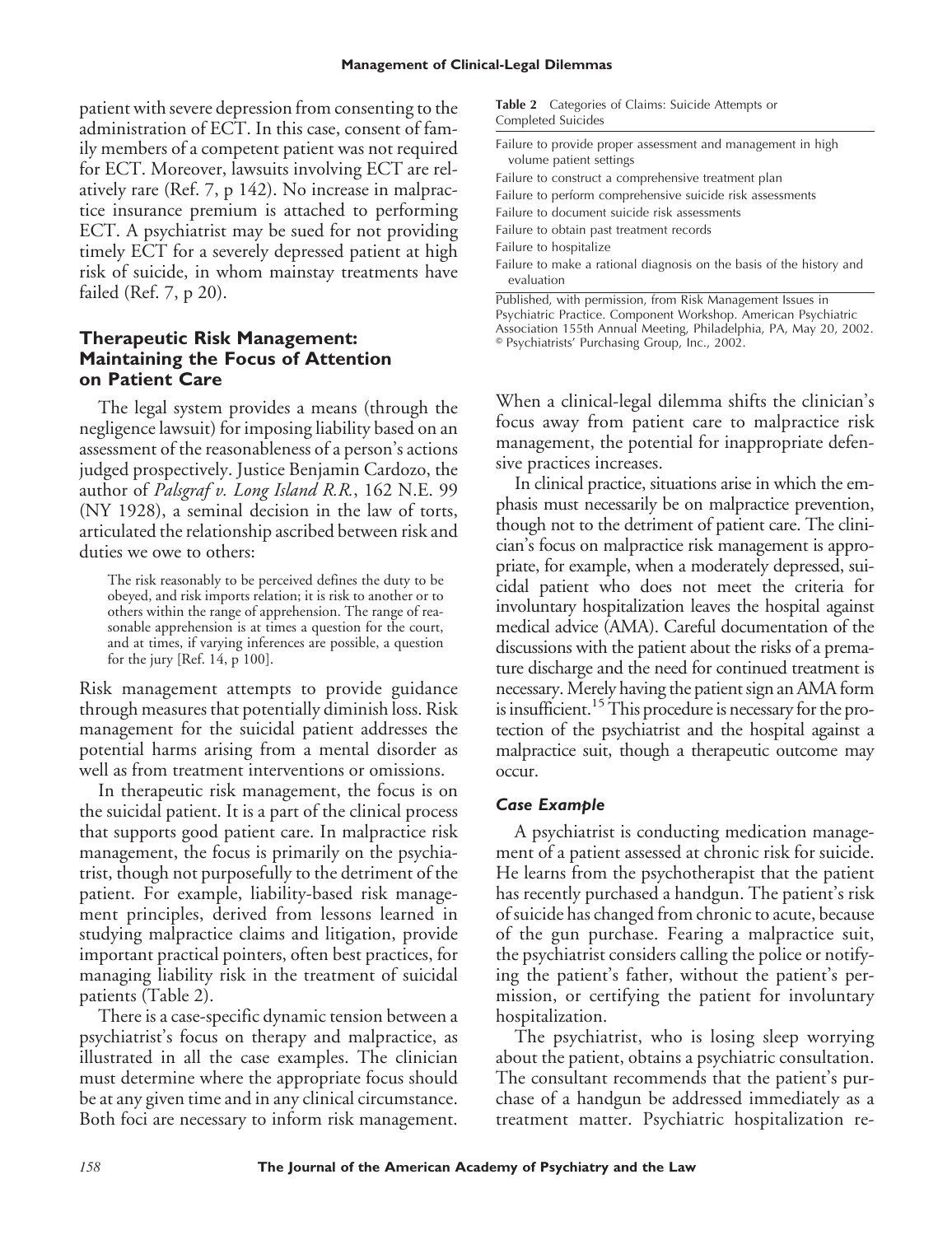mains an option. The consultant believes that asking the patient to relinquish the handgun to a responsible third party will test the therapeutic alliance. The psychiatrist and the psychotherapist affirm their commitment to the patient's treatment but inform the patient that treatment cannot continue if the patient keeps the gun. The patient acquiesces, turning the handgun over to the father. Thus, stringent measures such as involuntary hospitalization are temporarily avoided, but such measures would have been necessary if the treatment approach had failed.

The psychiatrist carefully documents the decisionmaking process, a good clinical practice and sound malpractice risk management. The psychiatrist requests a written report from the consultant. Therapeutic risk management maintains the focus on patient care, avoiding disruption of the patient's treatment. The therapeutic alliance with the patient is strengthened, decreasing the suicide risk.

# *Case Commentary*

The case example illustrates how therapeutic risk management can shift the emphasis back to the patient and away from unnecessary defensive actions (e.g.*.* calling the police, breaching confidentiality) that could disrupt the patient's treatment and increase the risk of suicide. When clinical-legal dilemmas arise in split treatment arrangements, the clinician's therapeutic risk management focus on the patient may be difficult to maintain because of limitations on time and frequency of visits. Inappropriate defensive practices can then become stealth suicide risk factors.

A clinician's reaction to suicidal patients may include anger, hate, despair, frustration, and hopelessness.<sup>16</sup> The clinician may form defensive reactions to deny hostile feelings toward the suicidal patient who threatens the clinician's competence and raises the specter of a lawsuit.<sup>17</sup> Destructive defensive measures such as premature discharge cause abandonment of the suicidal patient and increase suicide risk. Consultation can restore the clinician's equanimity, thus avoiding potential countertherapeutic defensive reactions. The clinician should "Never worry alone" (Gutheil TG, personal communication, June 2008).

# **Good Clinical Care: Is It Good Enough?**

Good clinical care, in most instances, provides solid risk management, although risk management is not usually the primary concern. For example, when

possible, speaking with family members of a suicidal patient is both good clinical care and good risk management. Patients at high risk of suicide often inform a family member about suicide ideation, intent, or plan, but do not tell the clinician.<sup>18</sup>

Good clinical care, however, is not synonymous with therapeutic risk management. While good clinical care is necessary, it may not be sufficient in reducing malpractice risk. Good clinical care can deteriorate into inappropriate defensive practices when clinicians are confronted by clinical-legal dilemmas. As noted earlier, therapeutic risk management also applies an understanding of the legal regulation of psychiatry to clinical-legal problems that arise in the patient's treatment. For example, good clinical care respects the suicidal patient's right to refuse necessary treatment. Employing best practice, the clinician attempts to build a therapeutic alliance with the patient, a task made more difficult in this era of brief psychiatric hospitalization of seriously ill patients. However, an exception allows the psychiatrist to treat the high-risk suicidal patient in an emergency. The emergency exception is embodied in case law in some states and in statutory laws in others, with the definition of what constitutes an emergency varying from state to state.<sup>1</sup> Under the common law as well as statutory codifications, informed consent has not been required in an emergency when the clinician is unable to obtain the patient's competent consent.<sup>19</sup>

The legal standard of care does not require the psychiatrist to adhere to best practices or even to provide good clinical care to the patient. The laws articulating the standard of care, both in the legislative and judicial voices, vary among the states from customary practice to the practice of the reasonable, prudent practitioner.<sup>20</sup> While the provision of good clinical care and a working understanding of clinicallegal management cannot construct an impenetrable barrier against a malpractice suit, it provides an important strategic option.

# *Case Example*

A retired attorney is admitted to a psychiatric inpatient unit with a diagnosis of major depression: single episode, severe, with psychotic features. Prominent symptoms include intense suicidal ideation, ideas of reference, insomnia, and anxiety. Mild cognitive impairment is also noted. Because the patient is an attorney, the unit staff requests that the patient sign and honor a suicide prevention contract. Unit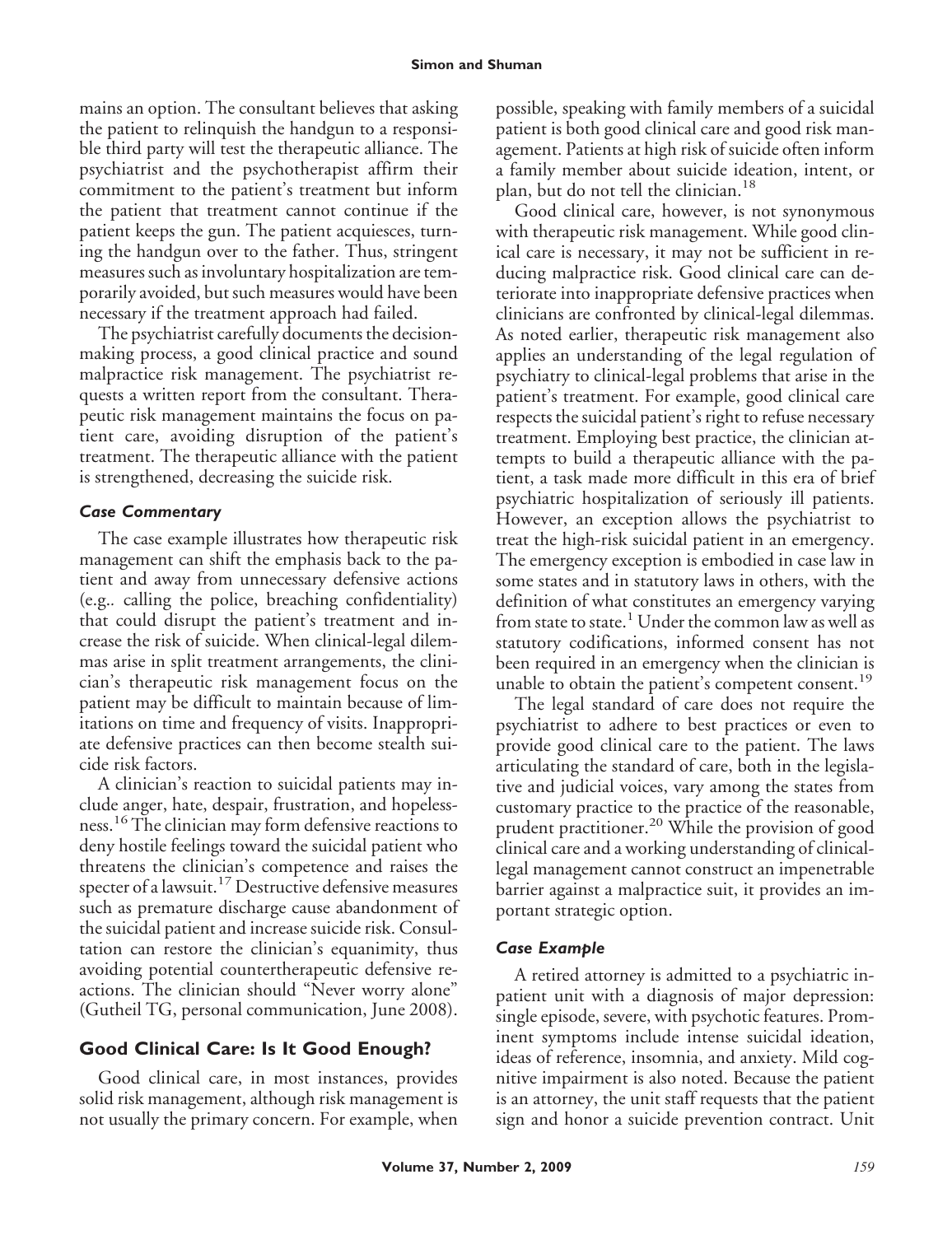policy requires, at a minimum, oral no-harm contracts be obtained from patients. The patient, however, refuses to sign.

The psychiatrist does not rely on no-harm contracts. She practices therapeutic risk management. She maintains her focus on the patient, performing systematic suicide risk assessments that inform continuing treatment and management. She does not use suicide risk assessment forms, but instead employs a risk-assessment approach based on her education, training, clinical experience, and a familiarity with the current professional literature. Her understanding of the standard of care for suicide risk assessment is that it encompasses a range of reasonable assessment methods.<sup>12</sup>

The psychiatrist's initial suicide risk assessment determines that the patient is at high risk for suicide. The patient is placed on one-to-one visual observation. He threatens to sue the staff for spying and restricting his freedom. The psychiatrist manages the threat of litigation as a treatment-related concern to be discussed with the patient, instead of reacting defensively. The clinical decision-making rationale is documented. Although everything of significance cannot be documented, the clinician follows standard practice in documenting important clinical assessments and interventions. The record becomes an active clinical tool that facilitates continuity of the patient's care, not just an inert document aimed at lowering liability risk. She treats the patient, not the chart. She expects that in a lawsuit, plaintiff's counsel will make the argument in court that what was not documented was not done.

The psychiatrist tries to build a therapeutic alliance with the patient. The patient, who has a daughter similar in age to the clinician, responds positively, but continues to complain bitterly about the staff. The patient withholds permission for the psychiatrist or staff to call his wife or daughter. However, the psychiatrist knows that she can listen to family members without having to disclose confidences. The patient refuses to take medications and wants to leave the hospital against medical advice. Because he was admitted as a conditional voluntary admission, he can be held for 72 hours if he is deemed a danger to himself or others.

The patient calls his attorney, demanding a *habeas corpus* hearing. He again threatens his psychiatrist with a lawsuit. She consults the in-hospital counsel and also obtains a psychiatric consultation. The hos-

pital attorney explains the legal issues relating to *habeas corpus* and opines that a judge would not likely order the release of the patient. The psychiatric consultant supports her current treatment plan.

She informs the patient that he is seriously ill and in critical need of treatment. If necessary, she will certify the patient for involuntary hospitalization to ensure that he receives urgent treatment and remains safe. She continues the process of documenting her decision-making rationale. She understands the importance of documenting why, not just what. She decides to treat the patient only with his consent, although an emergency exception to consent could be justified. She works to develop a therapeutic alliance. The patient has cognitive deficits, but he still has the mental capacity to give consent. The psychiatrist calls the patient's wife for more information, after the patient provides written authorization for release of information. The patient settles down and agrees to stay. He accepts treatment and improves.

### *Case Commentary*

In this case example, therapeutic risk management supports the treatment provided the patient. The psychiatrist focuses her attention on patient care. She is neither intimidated by treating a potentially litigious patient nor is she drawn into self-defeating defensive actions. Documented systematic suicide risk assessments are performed that direct treatment.<sup>11</sup> The record does not contain the all too familiar: "No SI, HI, CFS" (no suicidal ideation, homicidal ideation, contracts for safety). The clinician understands that documentation of substandard risk assessments is worse than no documentation. No reliance is placed on safety contracts. She knows that no scientific evidence exists to prove that safety contracts diminish or eliminate suicide risk. $21$ 

The psychiatrist does not rely on risk assessment forms, especially checklists, in conducting suicide risk assessment. She knows that checklists and other forms cannot encompass all the unique, individual suicide risk factors presented by the patient. Moreover, risk factors are often included in checklists for which no evidence-based studies exist. In suicide cases in litigation, a plaintiff's attorney will seize on an invariable omission of relevant suicide risk factors from the stock checklist used to assess the patient. No checklist can be complete, since important suicide risk factors are unique to the individual patient.